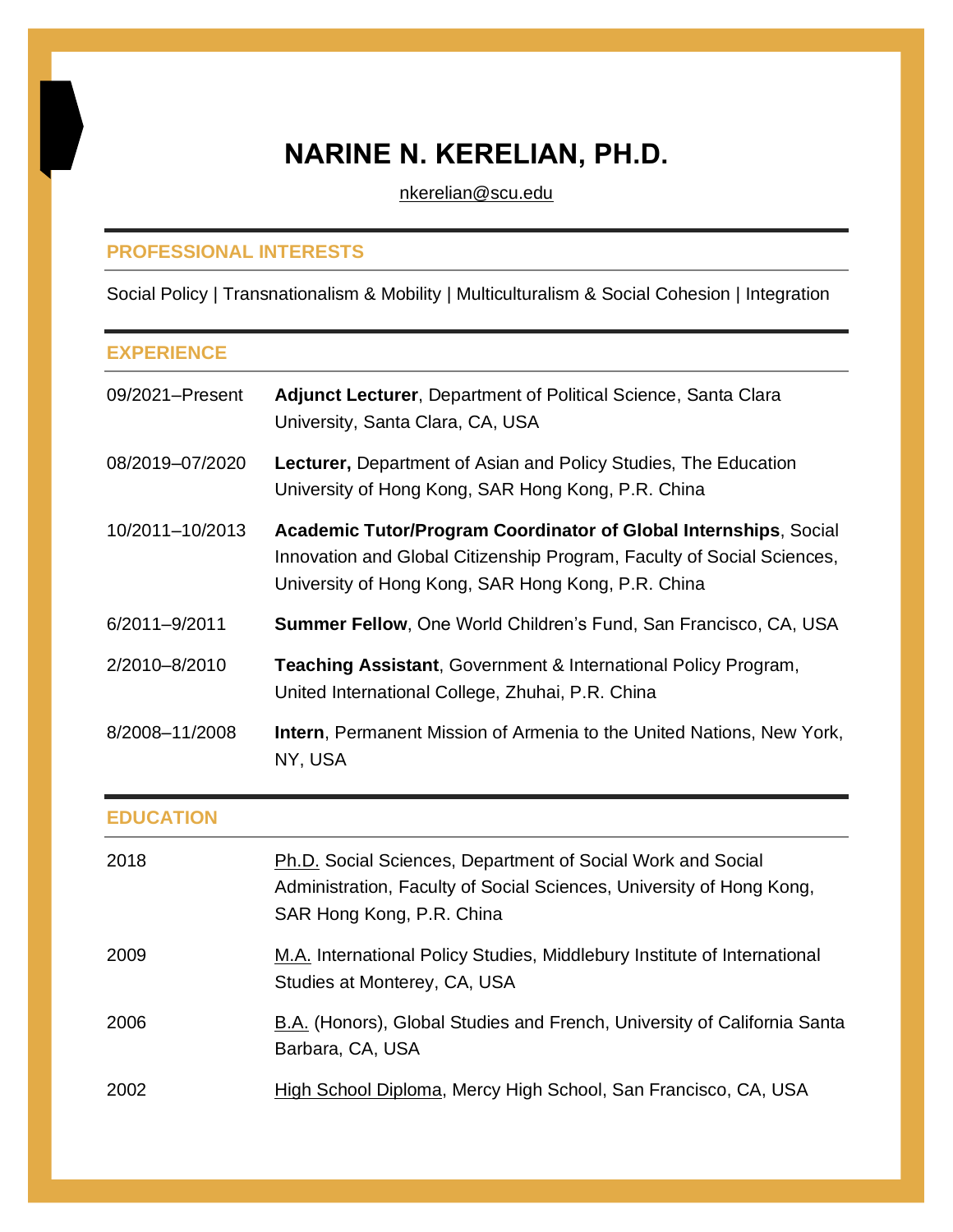# **TEACHING AND LEARNNG**

#### **Courses Taught, as Adjunct Lecturer, Santa Clara University**

Poli 1 Introduction to U.S. Politics

Poli 99 Political Science Research

Poli 192 Senior Seminar: Migration & Diversity in Asia

#### **Courses Taught, as Lecturer, The Education University of Hong Kong (M.A. Degree Program)**

PPG 6018 Managing Universities in the Global Context: Policies & Strategies PPG 6001 Institutions, International Relations and Development

#### **(B.A. Degree Program)**

POS1005 International Relations and Global Governance POS3011 Comparative Housing Policy POS2002 China's Rise and Globalized World GEJ4020 Consolidating Undergraduate Learning Through University E-Portfolio SSC3256 Capstone Project: Applied Policy Analysis Consultancy

#### **Courses Taught, as Teaching Assistant, University of Hong Kong**

SOWK 1013 Introduction to Social Policy and Development

SOWK 3092 Migration and Mobility

#### **Courses Taught, as Teaching Assistant, United International College**

- C208 Overseas Chinese Communities
- C305 Political Philosophy: Chinese and European
- B203 The Political System of China
- ESL Honors English: Journalism Major Students

#### **Lectures and Seminars, as Invited Speaker, University of Hong Kong**

- 2018 Lecture: Cultural Competence and Immigration
- 2016 Lecture: 'Integration, Anti-Discrimination, and Multicultural Policies: Helpful Hurtful or Useless in Promoting Membership?
- 2014 Lecture: 'Multiculturalism and Diversity in East Asia'
- 2014 Seminar: 'Intercultural Communication Starts with I'
- 2013 Lecture: 'Cross-Cultural Communication & Youth'

#### **PUBLCATIONS**

#### **1. PEER-REVIEWED JOURNAL ARTICLES**

Arat, G., & **Kerelian, N. N.** (forthcoming 2022). Exploring educators' perception of diverse ethnic groups' social inclusion in Hong Kong. *Asia Pacific Journal of Education.*

Arat, G., **Kerelian, N. N.**, & Dhar, M. (2022)**.** Multiculturalism with Hong Kong characteristics: A qualitative study. *Du Bois Review: Social Science Research on Race*, 1–21. https://doi.org/10.1017/ S1742058X22000078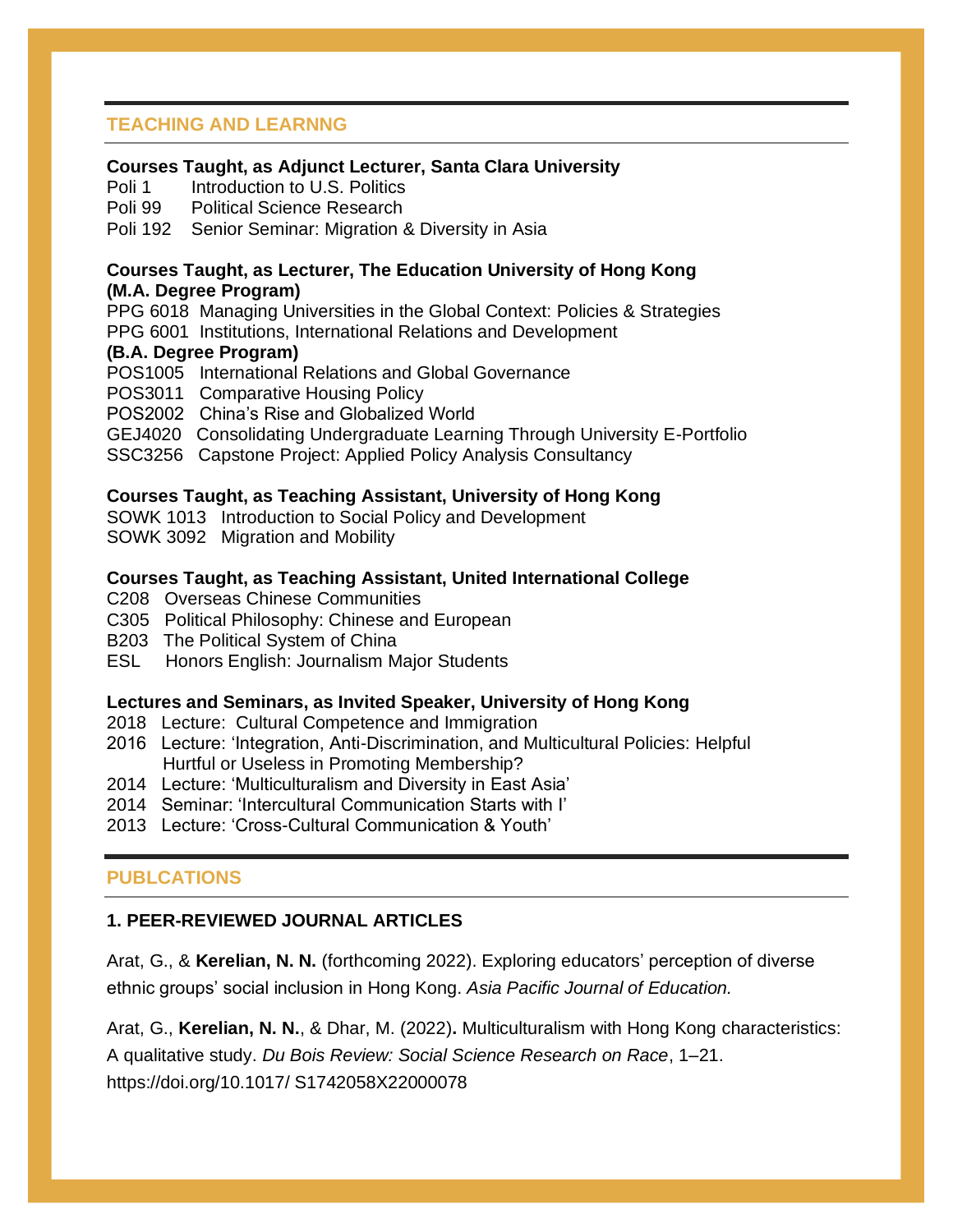Arat, G., & **Kerelian, N. N.** (2019).The promotion of socially inclusive East Asian society: The Hong Kong case. *Journal of Human Rights and Social Work*. https://doi.org/10.1007/s41134- 019-00107-y.

Arat, G., & **Kerelian, N. N.** (2019). Reshaping the social work education system towards cultural competency: The Hong Kong case. *International Social Work*, 62(1), 316-329.

**Kerelian, N. N.** & Jordan, L.P. (2018). Together separately? Young transmigrant professionals in 'Asia's World City'. *Applied Mobilities,* 1-20. Doi: 10.1080/23800127.2018.1426521.

**Kerelian, N. N.** (2016). Placing Diversity: Graduate Encounters with Group Work. *Social Work with Groups,* 1-6. Doi:10.1080/01609513.2015.1065385.

## **2. BOOK CHAPTER**

**Kerelian, N. N.**, & Jordan, L. P. (2016). The Highly-Skilled in Hong Kong 'Asia's World City' In Q. Xu & L. P. Jordan (Eds.), *Migrant workers: Social identity, occupational challenges and health practices* (pp. 191-212). New York: Nova.

## **3. CONFERENCE PAPERS & PRESENTATIONS**

**Kerelian, N.N.**, Arat, G., Jordan, L. P., Lang, J. (8 – 9 December, 2017). *Selective multiculturalism and the global city context: The case of Hong Kong. Presented in Hong* Kong, P.R. China at Lingnan University's International Conference on: 'Doing' Comparative Social Policy Analysis in a Changing Global Context.

**Kerelian, N.N.**, & Jordan, L.P. (5 – 9 April, 2017). *Together separately? Young transmigrant professionals in 'Asia's World City' Hong Kong.* Presented in Boston, Massachusetts, USA at the Association of American Geographers Annual *Meeting.*

**Kerelian, N. N.** (4 June, 2016). *Sense of place as phenomenon?* Presented at the University of Hong Kong, Faculty of Social Sciences Post-Graduate Student Conference.

**Kerelian, N. N.**, & Jordan, L. P. (6 – 7 November, 2015). *Materiality and young Transmigrant Professionals in 'Asia's World City'.* Presented in Hong Kong, P.R. China at the University of Hong Kong, Philosophy of the City Conference.

**Kerelian, N. N.** (8 – 10 October, 2015). *Sense of place: Exploring translocal materiality in young transmigrant professionals' lifeworlds in Hong Kong.* Presented in Atlanta, Georgia, USA at the Society for Phenomenology and Human Sciences Annual Meeting.